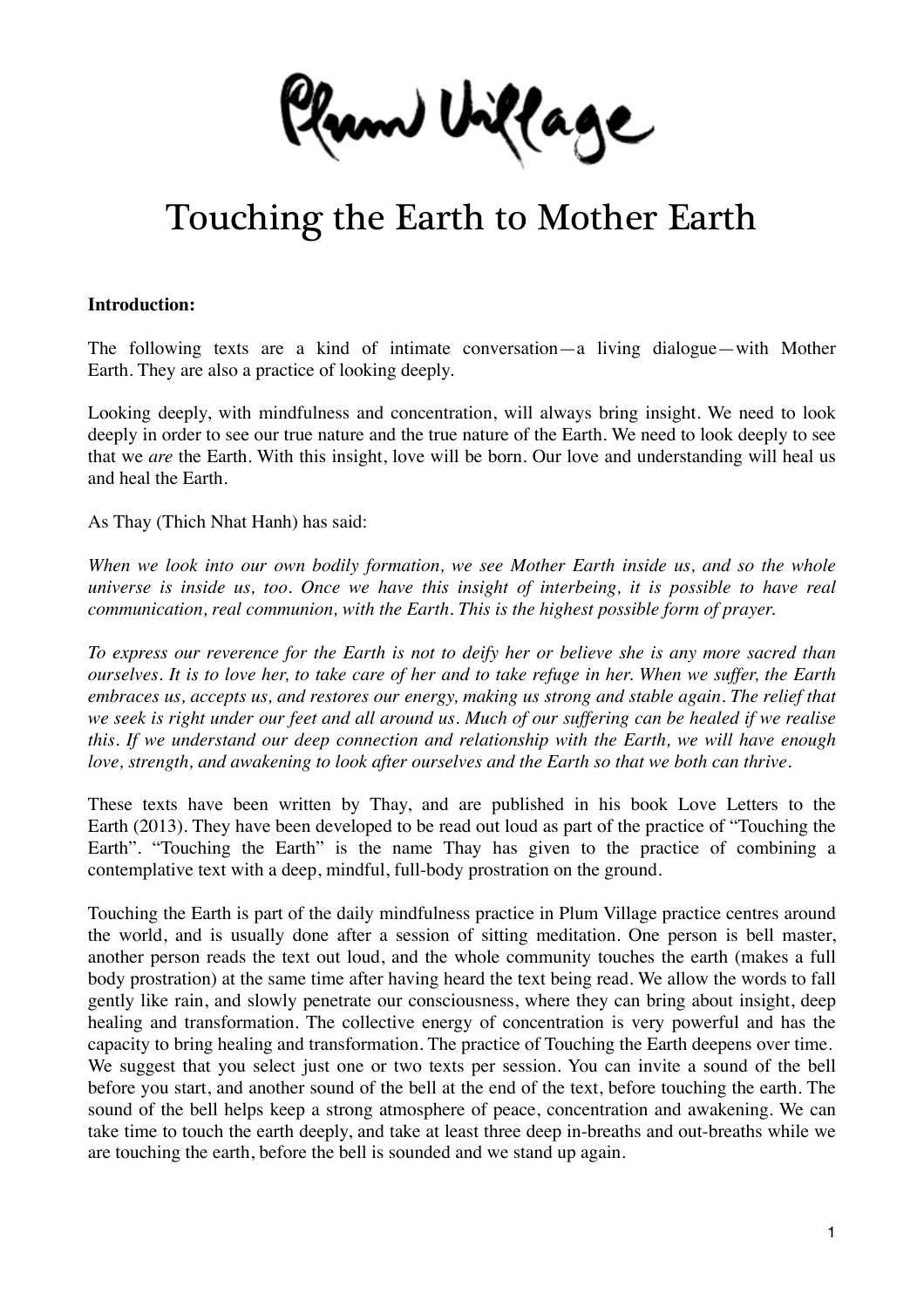# I **BELOVED MOTHER OF ALL BEINGS**

*[invite the bell three times to begin]*

Dear Mother Earth,

I BOW MY HEAD before you as I look deeply and recognise that you are present in me and that I am a part of you. It is from you that I have been born, and you who are always present, offering me everything I need for my nourishment and growth. My mother, my father, and all my ancestors are also your children. It is your fresh air that we breathe, your clear water that we drink, your nourishing food that we eat, and your medicinal herbs that heal us when we are sick.

You have all the qualities of a mother. You are nothing less than the Mother of all Beings. I call you by the human name *Mother*, and yet I know your mothering nature is more vast and ancient than humankind. We are just one young species of your many children. All the millions of other species who live–or have lived–on Earth are also your children. You are not a person, but I know you are not *less* than a person either. You are a Great Being, not in the form of a human, but in the form of a planet–a living, breathing being.

Each species has its own language, yet as our Mother you can understand us all. That is why you can hear me today. That is why I can open my heart to you and offer you my prayer.

Dear Mother, wherever there is soil, water, rock or air, you are there, nourishing me and giving me life. You are present in every cell of my body. My physical body is your physical body, and just as the Sun and stars are present in you, they are also present in me. You are not outside of me and I am not outside of you. You are more than just my environment. You are nothing less than myself.

I promise to keep the awareness alive that you are always in me, and I am always in you. I promise to be aware that your health and wellbeing is my own health and wellbeing. I know I need to keep this awareness alive in me for us both to be peaceful, happy, healthy, and strong.

But sometimes I forget. Lost in the confusions and worries of daily life, I forget that my body is your body, and sometimes even forget that I have a body at all. Unaware of the presence of my body and the beautiful planet around me and within me, I am unable to cherish and celebrate the precious gift of life you have given me. Dear Mother, it is my deep wish to wake up to the miracle of life. I promise to train myself to be present for myself, my life and for you in every moment. I know that my true presence is the best gift I can offer you, the one I love.

*[touch the earth] [take three breaths] [invite the bell] [stand up]*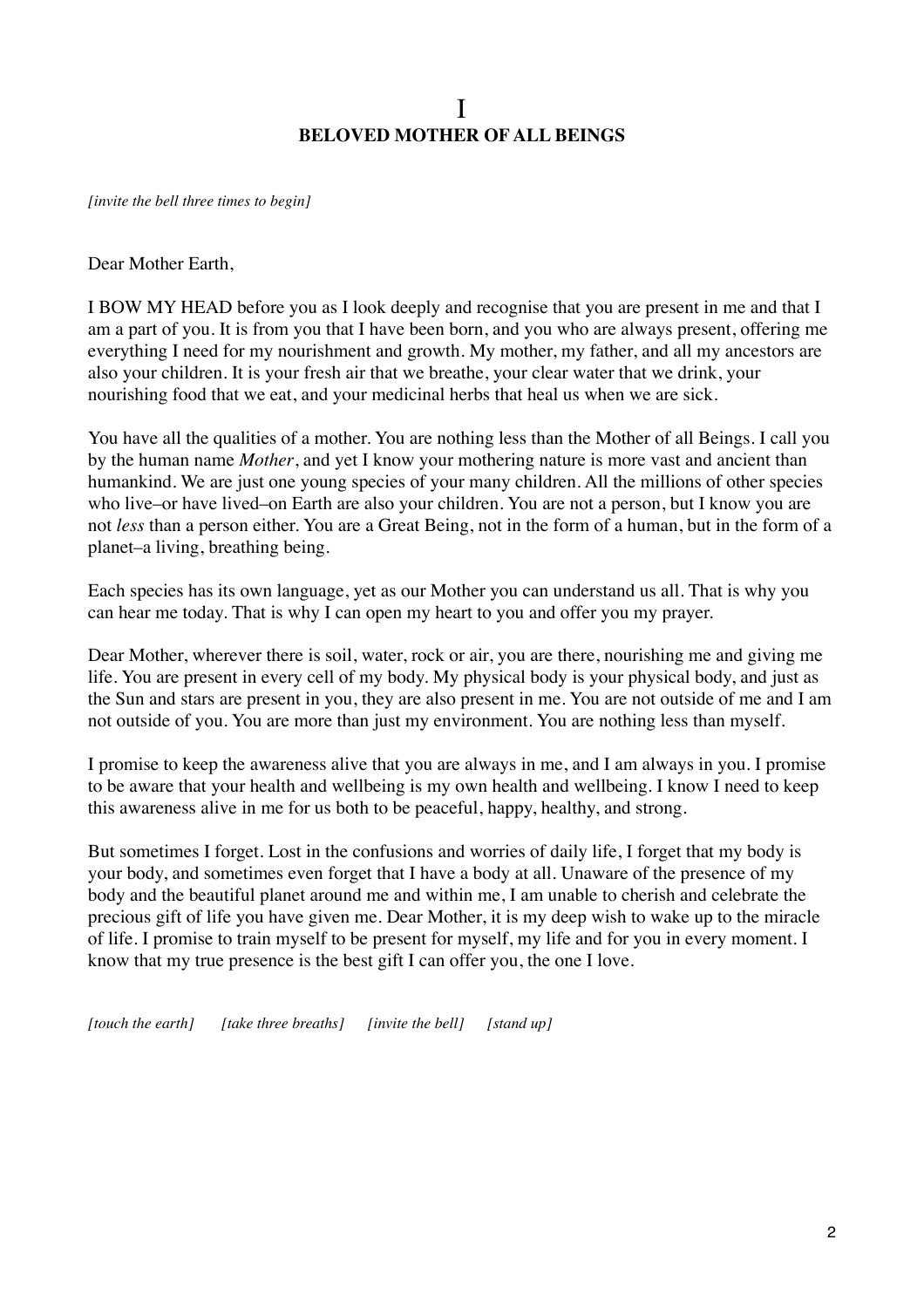### II **YOUR WONDER, BEAUTY & CREATIVITY**

Dear Mother Earth,

EACH MORNING WHEN I WAKE UP you offer me twenty-four brand new hours to cherish and enjoy your beauty. Every miraculous life-form–the clear lake, the green pine, the pink cloud, the snow-capped mountaintop, the fragrant forest, the white crane, the golden deer, and the extraordinary caterpillar–each one has been born from you. So too has every brilliant mathematician, every skilled artisan, and gifted architect. And looking deeply I can see that it is *you* who are the greatest mathematician, *you* the most accomplished artisan, and *you* the most talented architect of all. A simple branch of cherry blossoms, the shell of a snail, or the wing of a bat–each bear witness to this amazing truth. It is my deep wish, dear Mother, to live in such a way that I am awake to each of your wonders, and nourished by your beauty. I cherish your precious creativity, and I smile to this gift of life.

We humans have talented artists, but how can our paintings compare to your masterpiece of the four seasons? How could we ever we paint such a compelling dawn or create a more radiant dusk? We have great composers, but how can our music compare to your celestial harmony with the Sun and planets–or to the sound of the rising tide? We have great heroes and heroines who have endured wars, hardship, and dangerous voyages, but how can their bravery compare to your great forbearance and patience along your hazardous journey of eons? We have many great love stories, but who among us has love as immense as your own, embracing all beings without discrimination? Dear Mother, you have given birth to countless buddhas, saints, and enlightened beings.

Shakyamuni Buddha is a child of yours. Jesus Christ is the Son of God, and yet he is also the Son of Man, a child of the Earth, your child. Mother Mary is also a Daughter of the Earth. The Prophet Mohammed is also your child. Moses is your child. So too are all the bodhisattvas. You are also mother to eminent thinkers and scientists who have made great discoveries, investigating and understanding not only our own solar system and Milky Way, but even the most distant galaxies. It is through these talented children that you are deepening your communication with the cosmos. Knowing that you have given birth to so many great beings, I know that you are not mere inert matter, but living spirit. You are yourself a great being, a bodhisattva. It is because you are endowed with the capacity of awakening that all your children are, too. Each one of us carries within us the seed of awakening, the ability to live in harmony and with your deepest wisdom–the wisdom of interbeing.

But there are times when we have not done so well. There are times when we have not loved you enough; times when we have forgotten your true nature; and times when we have discriminated and treated you as something other than ourself. There have even been times when, through ignorance and unskillfulness, we have underestimated, exploited, wounded and polluted you. That is why I make the deep vow today, with gratitude and love in my heart, to cherish and protect your beauty, and to embody your wondrous consciousness in my own life. I vow to follow in the footsteps of those who have gone before me, to live with awakening and compassion, and so be worthy of calling myself your child.

*[touch the earth] [take three breaths] [invite the bell] [stand up]*